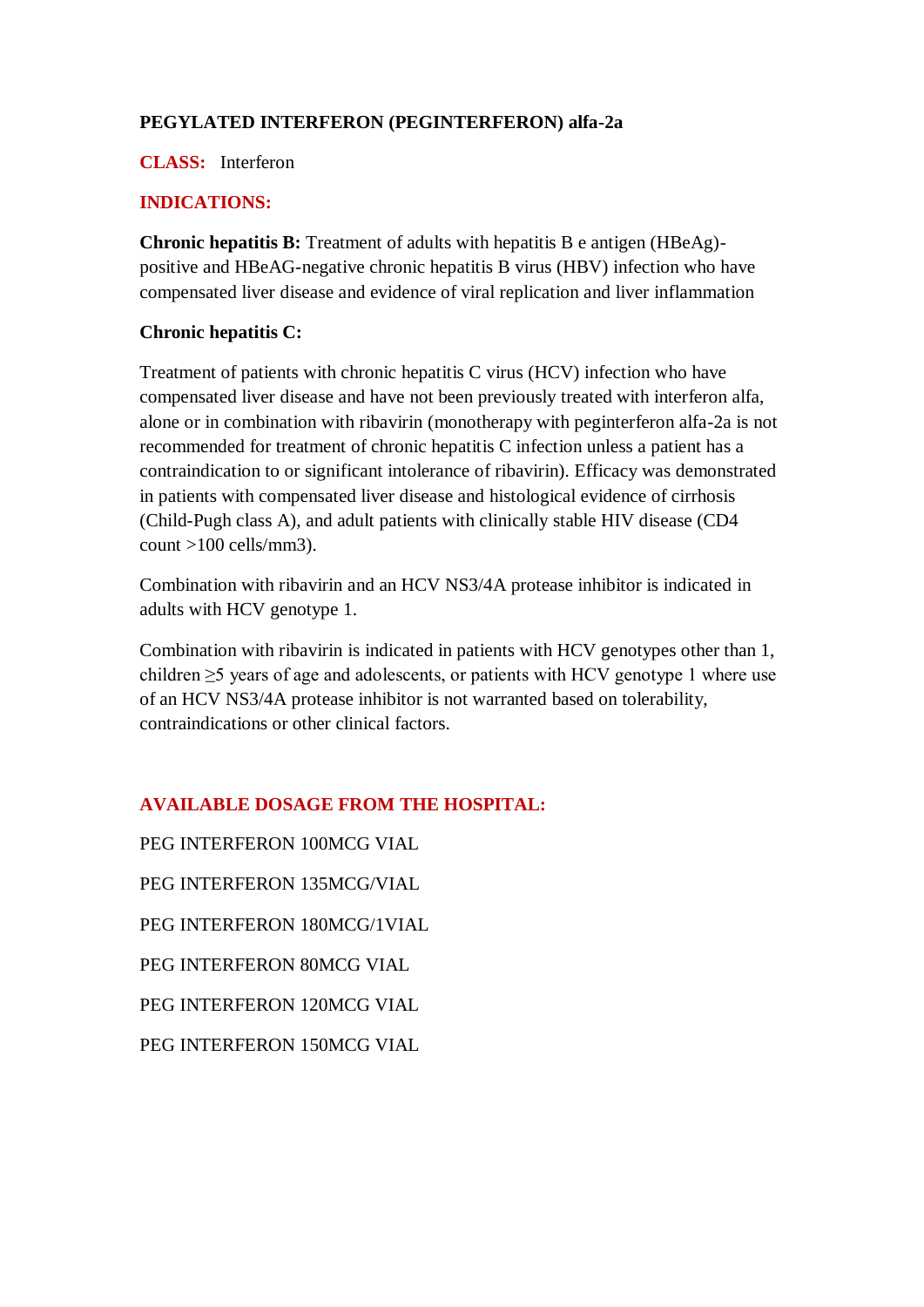# **DOSAGE:**

**-Chronic hepatitis C (monoinfection or coinfection with HIV):** SubQ: 180 mcg once weekly for 48 weeks as monotherapy or in combination with ribavirin (Copegus®)

Duration of combination therapy: Monoinfection (based on genotype):

Genotypes 1,4: 48 weeks

Genotypes 2,3: 24 weeks

Genotypes 5,6: No dosing recommendations provided; data insufficient

Duration of therapy: Coinfection with HIV: 48 weeks

**Note**: American Association for the Study of Liver Diseases (AASLD) guidelines recommendation: Adults with chronic HCV infection (Ghany, 2009): Treatment of choice: Ribavirin plus peginterferon; clinical condition and ability of patient to tolerate therapy should be evaluated to determine length and/or likely benefit of therapy. Recommended treatment duration (AASLD guidelines): Genotypes 1,4: 48 weeks; Genotypes 2,3: 24 weeks; Coinfection with HIV: 48 weeks.

**-Chronic hepatitis B:** SubQ: 180 mcg once weekly for 48 weeks

#### **Geriatric**

Refer to adult dosing.

### **Renal Impairment**

- Clcr ≥30 mL/minute: No adjustment required.
- Clcr <30 mL/minute: 135 mcg weekly; monitor for toxicity
- End-stage renal disease (ESRD) requiring hemodialysis: 135 mcg weekly; monitor for toxicity

# **Hepatic Impairment**:

*HCV*: ALT progressively rising above baseline: Decrease dose to 135 mcg weekly and monitor LFTs more frequently. If ALT continues to rise despite dose reduction or ALT increase is accompanied by increased bilirubin or hepatic decompensation, discontinue therapy immediately. Therapy may resume after ALT flare subsides.

*HBV:*

- ALT > 5 x ULN: Consider decreasing dose to 135 mcg weekly or temporarily discontinuing (may resume after ALT flare subsides) and monitor LFTs more frequently. If ALT continues to rise despite dose reduction or ALT increase is accompanied by increased bilirubin or hepatic decompensation, discontinue therapy immediately.
- ALT >10 x ULN: Consider discontinuing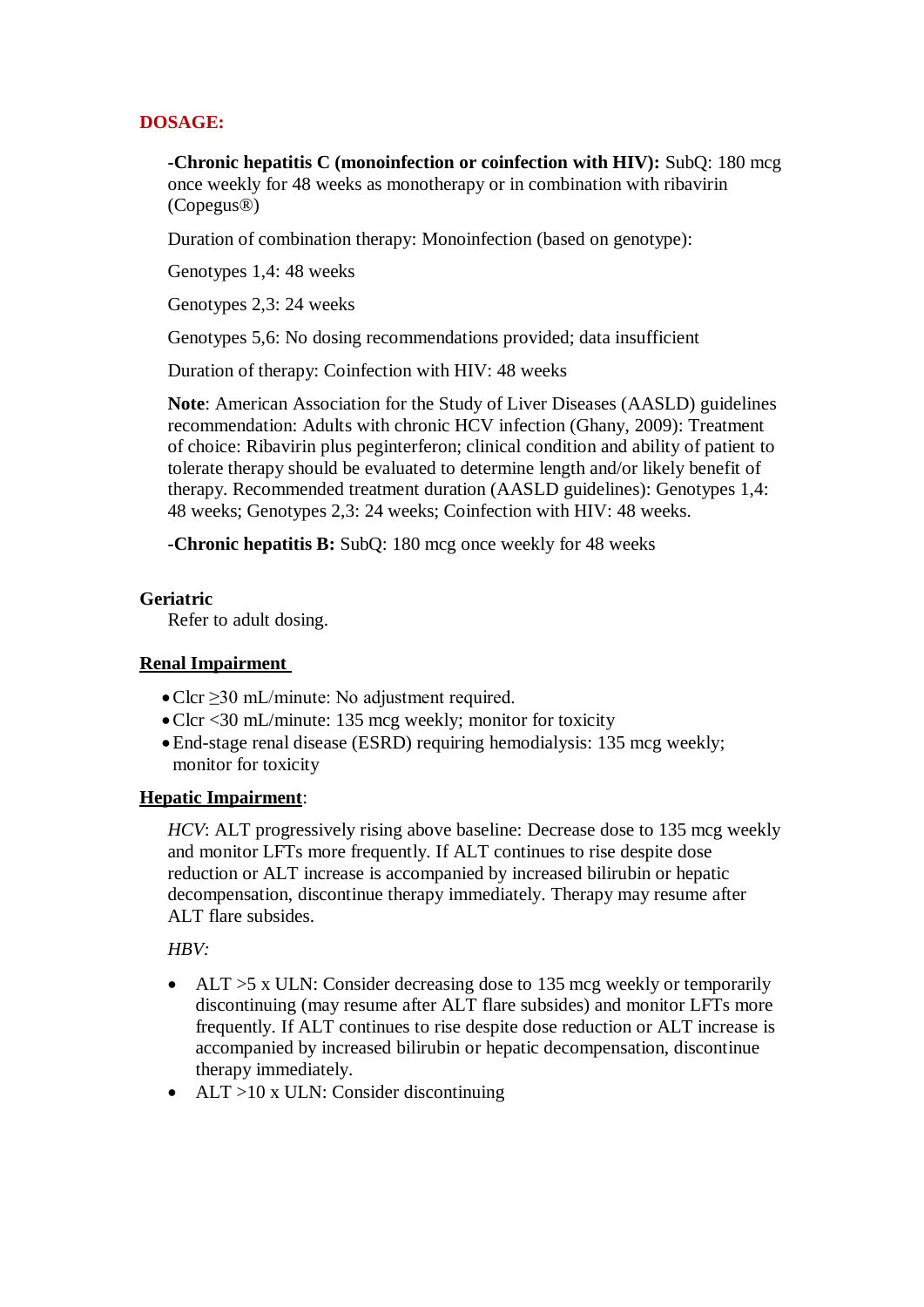#### **Dosing: Adjustment for Toxicity**

#### **Dosage modifications for adverse reactions and/or toxicity:**

#### **HCV, HBV:**

-Moderate-to-severe adverse reactions: Decrease to 135 mcg weekly for initial dose reduction; further dose reductions to 90 mcg weekly may be necessary in some cases if reaction persists or recurs.

-Based on hematologic parameters:

- ANC  $\langle 750 \rangle$ mm3: 135 mcg weekly
- ANC <500/mm3: Suspend therapy until >1000/mm3, then restart at 90 mcg weekly; monitor ANC
- Platelet count  $\langle 50,000 \rangle$  mm3: 90 mcg weekly
- Platelet count <25,000/mm3: Discontinue therapy

-Depression (severity based on DSM-IV criteria):

- Mild depression: No dosage adjustment required; evaluate once weekly by visit/phone call. If depression remains stable, continue weekly visits. If depression improves, resume normal visit schedule
- Moderate depression: Decrease interferon dose to 135 mcg once weekly (or to 90 mcg once weekly); evaluate once weekly with an office visit at least every other week. If depression remains stable, consider psychiatric evaluation and continue with reduced dosing. If symptoms improve and remain stable for 4 weeks, resume normal visit schedule; continue reduced dosing or return to normal dose.
- Severe depression: Discontinue interferon permanently. Obtain immediate psychiatric consultation.

### **COMMON SIDE EFFECT:**

**Note**: Percentages are reported for peginterferon alfa-2a in chronic hepatitis C (CHC) patients. Other percentages indicated as "with ribavirin" or "in HIV/CHC" are those which significantly exceed incidence reported for peginterferon monotherapy in CHC patients.

#### **>10%:**

Central nervous system: Headache (54%), fatigue (56%), fever (37%; 41% with ribavirin; 54% in hepatitis B), insomnia (19%; 30% with ribavirin), depression (18%), dizziness (16%), irritability/anxiety/nervousness (19%; 33% with ribavirin), pain (11%)

Dermatologic: Alopecia (23%; 28% with ribavirin), pruritus (12%; 19% with ribavirin), dermatitis (16% with ribavirin)

Endocrine & metabolic: Growth suppression (children) percentile decrease (≥15 percentiles), weight (43%), height (25%)

Gastrointestinal: Nausea/vomiting (24%), anorexia (17%; 24% with ribavirin), diarrhea (16%), weight loss (16% in HIV/CHC), abdominal pain (15%)